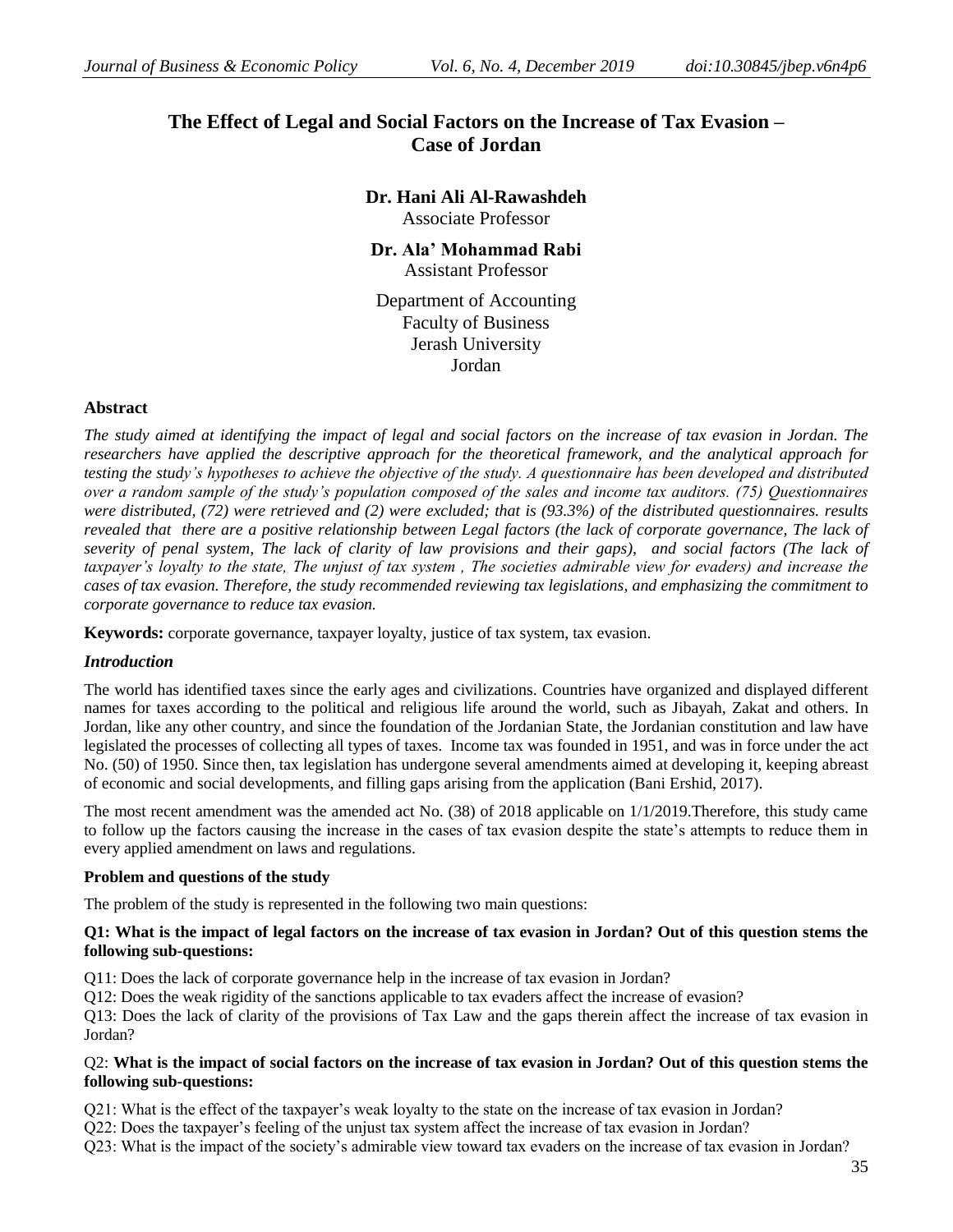# *Importance of the study*

Tax revenue is one of the most important revenues of the State Treasury in Jordan. It represents a large percentage of the gross revenues of the state budget in general. In Jordan, as a country that doesn't have natural resources, tax revenues constitute an important part of the state revenues; as for Jordan, taxes are a main backbone of the State Treasury. Reports of the Finance Committee in the House of Representatives and the Ministry of Finance show that there is a huge tax evasion in Jordan, hence the importance of this research lies in explaining the causes of this tax evasion and working on finding solutions that reduce tax evasion in Jordan.

# *Objectives of the study*

The study aims at identifying the most important factors that affect the increase in tax evasion in Jordan. The current study also aims at achieving the following goals:

- 1. Identify the tax system in Jordan.
- 2. Identify the most important amendments that took place in 2018 for act No. (34) for the year 2014.
- 3. Identify the most important legal and social factors that affect tax evasion, such as the corporate governance, the lack of taxpayer's loyalty, and the weak rigidity of the sanctions applicable to tax evaders …etc.

# *Previous studies*

# **1. The study of Al-Rawashdeh & Al-Bawab (2018) entitled: "The Effect of the** corporate **governance in reducing tax evasion in Jordan".**

The study aimed at identifying the impact of corporate governance on reducing tax evasion in Jordan. The study was based on the descriptive approach and the analytical approach in collecting data to answer the study's main question: is there an impact for the corporate governance on reducing tax evasion in Jordan? A questionnaire has been distributed over a random sample of the study's population composed of Jordanian Certified Public Accountants. The number of distributed and retrieved questionnaires was (120). The appropriate statistical analysis has been applied to investigate the opinions of the study's sample and to test the hypotheses. One of the most important results is that there is an impact for the corporate governance on reducing tax evasion in Jordan; this means that the principles of corporate governance shall be applied in order to reduce tax evasion. The study recommended the importance of issuing the needed legislations to apply the principles of corporate governance and conducting courses for those concerned for the justice of tax accountability under the laws in force. The most important recommendations: activate and reinforce more the role of corporate governance in the industrial sector.

# **2. The study of Olemat &Isa (2016), entitled: "The Impact of Implementing the Principles of** corporate **Governance in Reducing Tax Evasion in Jordan: A Field Study".**

The study aimed at identifying the impact of implementing the principles of corporate governance in reducing tax evasion from the perspective of the estimators of senior taxpayers sector in the sales and income tax department, taking into account that sales and income tax is one of the financial policy's tools in Jordan, and one of the revenues resources that the state depends on in drawing the financial policies. To achieve the objectives of the study and solve its problem, the researchers distributed (35) questionnaires over the tax estimators of senior taxpayer sector. (33) Valid questionnaires have been retrieved. SPSS was used to analyze the results among which was: there is an impact for the application of the corporate governance principles on reducing tax evasion. The study recommended: working on applying the principles of corporate governance in the Jordanian corporations in a way that serves in reducing tax evasion that results from the traditional means of combating tax evasion, considering the corporate governance as one of the effective means of control.

# **What distinguishes the current study?**

Many studies handled the subject of tax evasion through several factors such as the corporate governance and some social and economic factors, whereas the current study has dealt with most of the social and legal aspects in a comprehensive manner within the limits of the researchers' knowledge of act (38) for 2018 that will be in force on 1/1/2019.

# **Hypotheses of the study**

Based on the literature and the problem of the study, the following hypotheses have been reached:

**H01**: There is no impact for the legal factors at Sig. ( $\mathbf{\hat{z}} \leq .05$ ) on the increase of tax evasion in Jordan. From this stems the following sub-hypotheses:

H01<sub>1</sub>: There is no a statistically significant effect at Sig. ( $\approx$   $\leq$  .05) for the corporate governance on the increase of tax evasion in Jordan.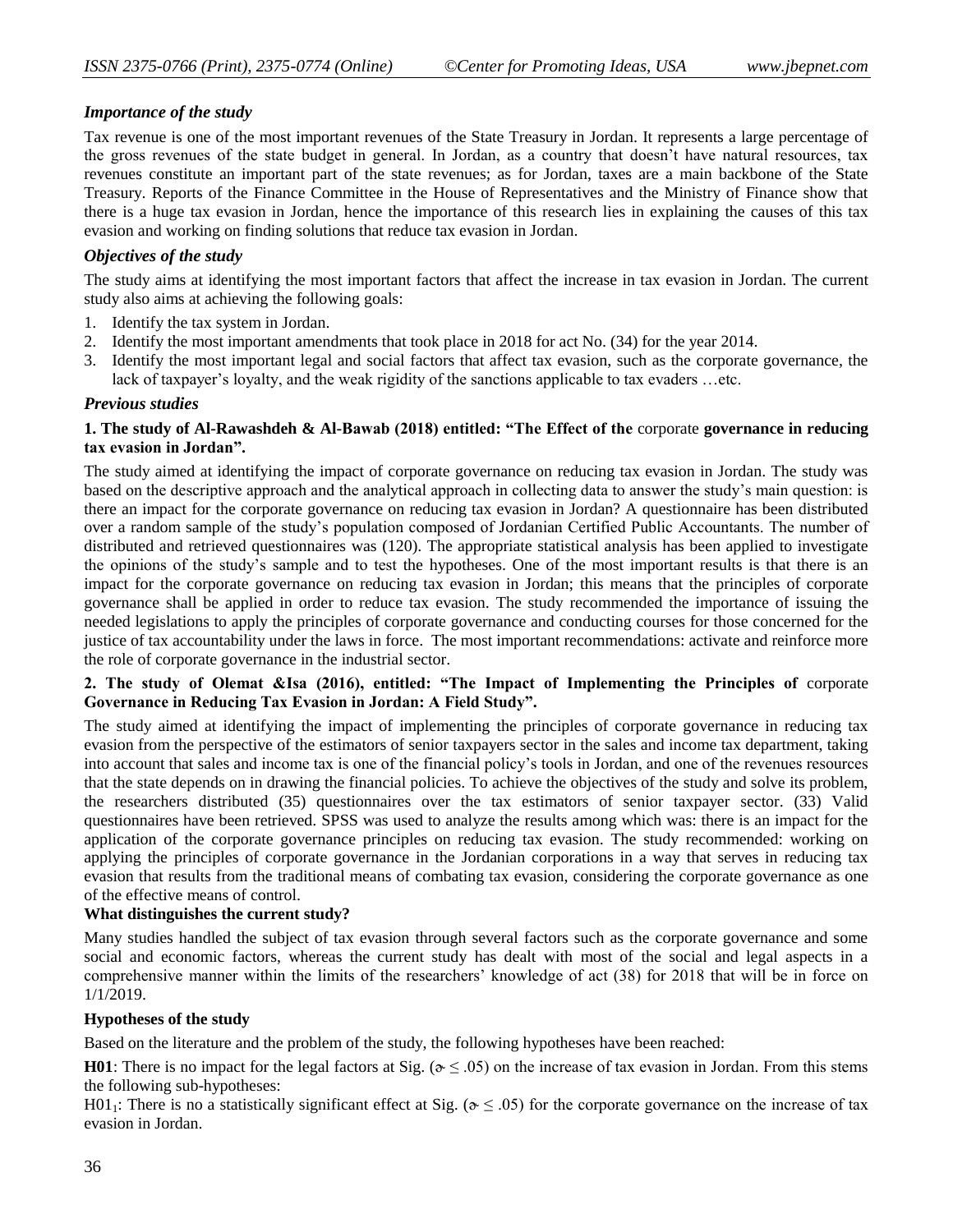H01<sub>2</sub>: There is no a statistically significant effect at Sig. ( $\sigma \leq .05$ ) for the level of rigidity of the sanctions applicable to tax evaders on the increase of tax evasion in Jordan.

H01<sub>3</sub>: There is no a statistically significant effect at Sig. ( $\delta \leq .05$ ) for the level of clarity of the provisions of Tax Law and the gaps therein on the increaseof tax evasion in Jordan.

**H02**: There is no effect for the social factors at sig. ( $\sigma \leq .05$ ) on the increase of tax evasion in Jordan. Out of this stems the following sub-hypotheses:

H021: There is no a statistically significant effect at Sig. ( $\alpha \leq .05$ ) for the level of the taxpayer's loyalty to the state and his feeling towards the state's right to impose taxes on the increase of tax evasion in Jordan.

H022: There is no a statistically significant effect at Sig. ( $\alpha \leq .05$ ) for the taxpayer's feeling of the unjust of tax system on the increase of tax evasion in Jordan.

H02<sub>3</sub>: There is no a statistically significant effect at Sig. ( $\delta \leq .05$ ) for the society's admirable view toward tax evaders on the increase of tax evasion in Jordan.

# **Theoretical framework**

# **1- Tax identification**

Tax accounting is one of the branches of accounting science, concerned with demonstrating the accounting data necessary for the purposes of determining tax profit (taxable profit) in accordance with the provisions of Tax Laws, as well as it looks into presenting and analyzing the differences between the accounting principles and the common tax provisions in order to bring a convergence of views on the disputed issues (Al-Rifai &Al-Najdawi, 2012).

# **2- Tax types**

Taxes are divided into two main types: direct tax and indirect tax, under each goes a number of types as explained below:

# **First: Direct Tax**

Direct tax is the tax that the taxpayer cannot transfer its burden to another person but is borne by the taxpayer wholly and definitively. It is levied on the value of what a person earns or on the elements of capital he owns, where income tax is considered as a direct tax.

#### **Second: Indirect Tax**

Indirect tax are the tax that taxpayer can transfer to another person, usually are imposed on specific services or goods and when the final customer buys the service or the commodity, he pays this tax. Based on this, indirect taxes burden can be transferred from one person to another and ultimately borne by the consumer, such as the General Sales Tax (Bani Irshid, 2017).

#### **3-Tax system features in Jordan**

- 1- Direct qualitative tax of personal quality: tax on income, whether on salaries or work earnings,is qualitative and qualitative taxes are often known as taxes in kind.
- 2- Annualized tax: the yearly tax is one of the most important characteristics of income tax in Jordan as it is an annual tax on the income earned over the whole year.
- 3- Progressive Tax: tax on income is progressive in segments over individuals according to Article (11) of Act No. (28) of 2009, as the Jordanian project has divided income into segments on which it imposed tax at different rates, where the higher the income is the higher the rate becomes. (Al-Rifai &Al-Najdawi, 2012).

# **4-General rules of taxation**

The four rules of (justice, certainty, convenience and economical collection) are the implicit general constitution to which the tax legal rule is subject, and the state's respect for these rules reduces their intensity and makes them acceptable by individuals when the state imposes the tax.

These rules will be listed in brief as follows: (Al-Rifai & Al-Najdawi, 2012)

- 1. The rule of equality and justice: it means that the nationals of the State shall contribute in its expenses according to their relative ability, i.e. the proportion of income they enjoy under the protection of the state, which is known as the principle of tax generality.
- 2. The rule of certainty (simplicity and clarity): it means that good tax is the one that is clearly specified for the taxpayer, unambiguous in a way that doesn't put the taxpayer under the weight of jurisprudence, the matter thatprotects him from the arbitrariness of tax administrations.
- 3. The rule of convenience: it means that each tax shall be collected in the most appropriate time and in the most appropriate manner for the taxpayer; that is to be collected from the taxpayer directly after he realizes his revenues or income to avoid their burden on him.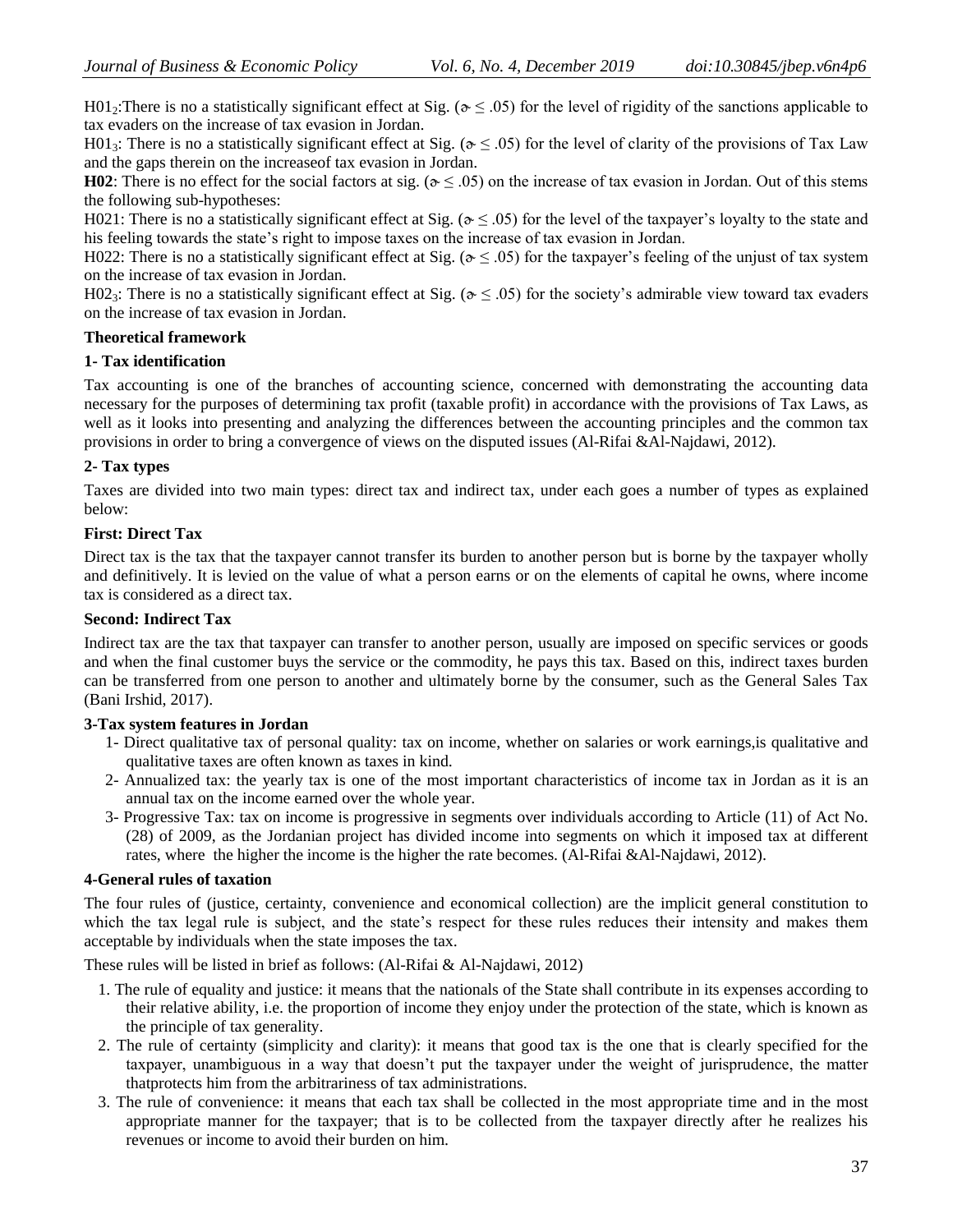- 4. The rule of economical collection: means to be economical in the cost of tax collection; in other words, tax receipts must be greater than the state's expense incurred in the process of taxation and tax collection.
- 5. The rule of flexibility: means to increase tax receipts according to the increase of daily income and wealth.
- 6. The rule of productivity: means that tax receipts shall be greatso few taxes obviate the need for plenty variant taxes.

#### *Tax evasion*

Tax evasion is when taxpayer carries out some illegal acts or business that would reduce the amount of tax due. Tax evasion is divided into two parts:

Illegal tax evasion, tax planning or tax avoidance.For tax evasion in Jordan, it has been dealt with in Article (66) of the amended act of income tax law no. (38) for the year 2018.

In Article (2) of the same act, law has considered tax evasion as the use of twisted ways based on manipulation, fraud, falsification, hiding data, or presenting fictitious data, in a purposeful manner aiming at not paying the tax, not declaring it totally or partially, or reducing it according to this act.

The Jordanian legislator imposed, through the amended law of income tax law (38) for the year 2018 (article 66 item A), a compensatory fine equals the double of the tax difference over those who evade from the tax or try to evade or help or incite others to evade the tax.

One of the illegal tax evasion forms is the manipulation of ownership of the source of income: the taxpayer may resort to nominally relinquish his source of income to a tax-exempt charity while maintaining the actual control over the source of income in order not to pay or reduce the value of the tax. The Jordanian legislator has named this type of action as the coefficient of disposition (an amended act of Income Tax Law No. (38) of 2018, Article (20)).

The most important reasons that lead to tax evasion are: (Abu Nassar, Muhammad, 2019, edition 3, p.23):

- 1. the extent of the taxpayer's loyalty to the state and hisfeeling towards the state's right to impose taxes: as the taxpayers' desire of not paying the tax through evasion may increase with the increase of the taxpayer's feeling that the state is not entitled to impose the tax or because he feels that tax revenues are not used for the public interest.
- 2. The taxpayer's feeling that tax system is unjust, as there are categories in the society that must pay taxes but they are exempt.
- 3. The rigidity of the penal system applied to tax evaders; whenever the penal system imposed by the applicable laws is firm on tax evaders, tax evasion tends to decrease. Penalties could be firm but inactive, therefore penal law shall be activated.
- 4. The society's perspective of tax evaders: societies that see evaders in an impressive manner lead to the increase of tax evasion.
- 5. The extent of clarity of law provisions and the gapes in them; as the ambiguity of law provisions and the loopholes in them may increase tax evasion.

# *Statistical analysis and testing hypotheses*

#### **Research methodology:**

The study's population composed of the sales and income tax auditors in Jordan for 2019.

#### **Sample of the study:**

The sample of the current study included (70) income tax auditors in Jordan for the year 2019. A questionnaire has been distributed, (75) questionnaires were distributed, (72) questionnaires were retrieved. (2) Questionnaires were excluded for being invalid for the analysis due to mistakes in filling the questionnaire. Finally, (70) questionnaires were valid for the analysis; that is (93.3%) of the distributed questionnaires.

#### **Tool of the study:**

The researchers used the following tool for collecting data: it is a questionnaire that measures the impact of legal and social factors in the increase of tax evasion in Jordan. The questionnaire composed of two parts; the first part was related to the demographic characteristics of the study sample, the second part covered the questions related to the hypotheses of the study with (25) items distributed over six domains as follows: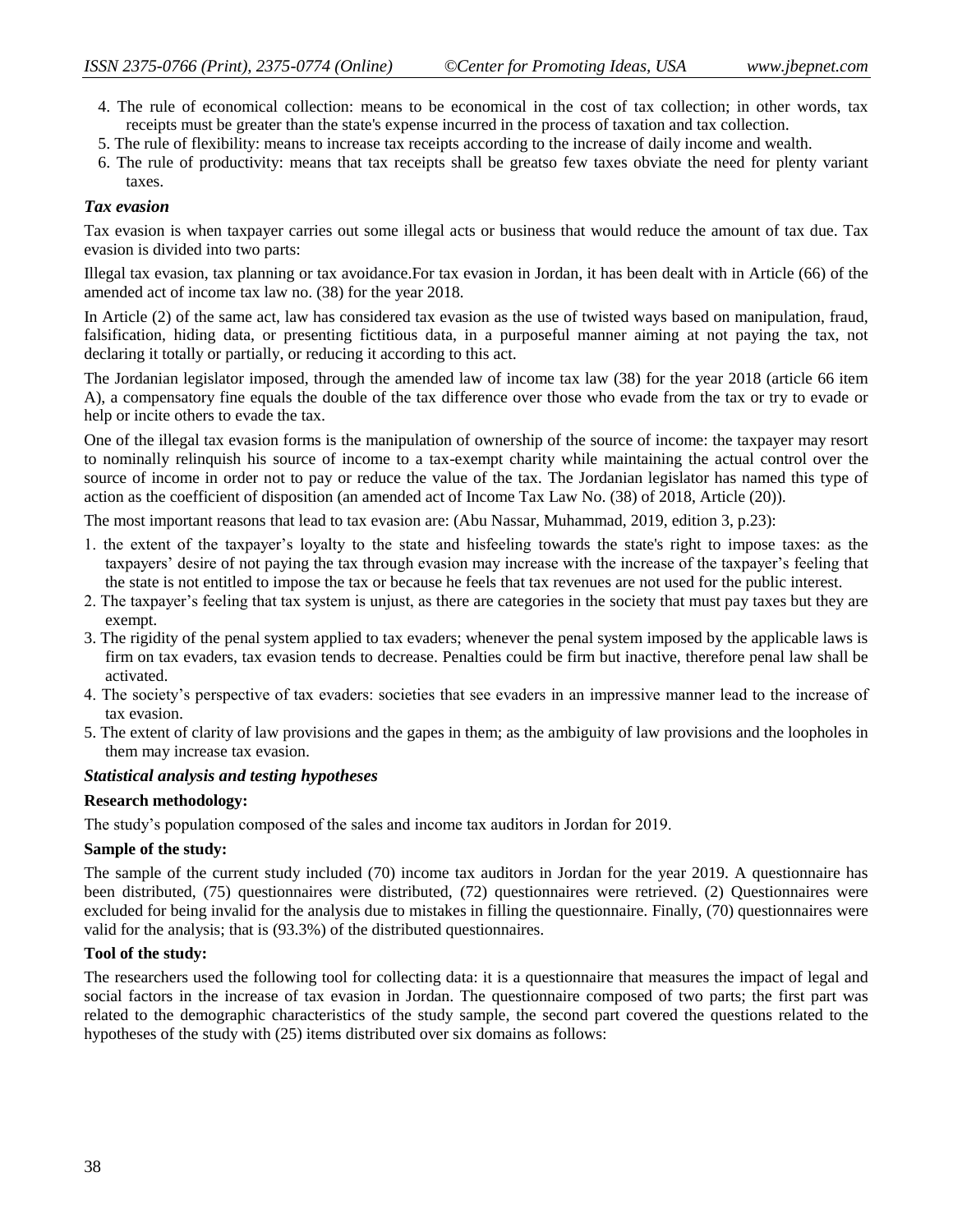| No.   | Domains                                              | <b>Number of items</b> |
|-------|------------------------------------------------------|------------------------|
|       | <b>Legal factors</b>                                 |                        |
|       | corporate governance                                 |                        |
|       | The lack of severity of penal system                 |                        |
|       | The lack of clarity of law provisions and their gaps |                        |
|       | <b>Social factors</b>                                |                        |
|       | The lack of taxpayer's loyalty to the state          |                        |
|       | The unjust of tax system                             |                        |
|       | The societies admirable view for evaders             |                        |
| Total |                                                      | 25                     |

| Table (1) domains of the study tool |
|-------------------------------------|
|-------------------------------------|

# **Validity of the tool:**

The scale has been reviewed by a number of attributers of the faculty members at the public and private universities in the faculties of economy and related businesses, to evaluate whether the scale's items are clear and understandable in their structure and meaning, their preparation, and whether the scales parts are clear and fit the auditors. After taking the attributors' opinion into account, some items were amended and others were deleted so the tool at the end was composed of (25) items distributed over (6) domains. With this the tool is valid to be applied on the study sample.

The researchers have calculated the correlation coefficients of the study tool and its domains to make sure that they belong to the domain and the tool as a whole. The following table shows this:

**Table (2) correlation coefficients of the items with the domain and the tool as a whole (corporate governance)**

| Domain                               | Item no. | Correlation |  | coefficient with Correlation coefficient | with | the |
|--------------------------------------|----------|-------------|--|------------------------------------------|------|-----|
|                                      |          | the domain  |  | tool                                     |      |     |
|                                      |          | $0.602**$   |  | $0.334**$                                |      |     |
| corporate governance                 |          | $0.689**$   |  | $0.236*$                                 |      |     |
|                                      |          | $0.678**$   |  | 0.166                                    |      |     |
|                                      |          | $0.778**$   |  | $0.376**$                                |      |     |
|                                      |          | $0.673**$   |  | $0.658**$                                |      |     |
| Correlation coefficient of $0.536**$ |          |             |  |                                          |      |     |
| the domain with the tool             |          |             |  |                                          |      |     |

The table shows that the correlation coefficients between the items of the domain of corporate governance and the domain itself ranged between  $(0.602 - 0.778)$ , and with the total score of the tool ranged between  $(0.166 - 0.658)$ . All were statistically significant at sig.  $(\alpha=0.01)$ , except for item number (2) where they were statistically significant at  $(\alpha=0.05)$ , and item number (3) that was not statistically significant with the tool as a whole. The correlation coefficient of the domain with the total score of the tool was (0.536) and it was statistically significant at ( $\alpha$ =0.01).

**Table (3) correlation coefficients of the items with the domain and the tool as a whole (the lack of severity of penal system)**

| Domain                               | Item no. | Correlation coefficient with Correlation coefficient with the<br>the domain | tool      |  |  |
|--------------------------------------|----------|-----------------------------------------------------------------------------|-----------|--|--|
|                                      |          | $0.769**$                                                                   | $0.486**$ |  |  |
| the lack of severity of 2            |          | $0.812**$                                                                   | $0.423**$ |  |  |
| penal system                         |          | $0.731**$                                                                   | $0.324**$ |  |  |
|                                      |          | $0.701**$                                                                   | $0.332**$ |  |  |
| Correlation coefficient of $0.529**$ |          |                                                                             |           |  |  |
| the domain with the scale            |          |                                                                             |           |  |  |

The table shows that the correlation coefficients between the items of the domain of the lack of severity of penal system and the domain itself ranged between  $(0.701 - 0.812)$ , and with the total score of the tool ranged between  $(0.324 -$ 0.486). All were statistically significant at sig.  $(\alpha=0.01)$ . The correlation coefficient of the domain with the total score of the tool was (0.529) and it was statistically significant at ( $\alpha$ =0.01).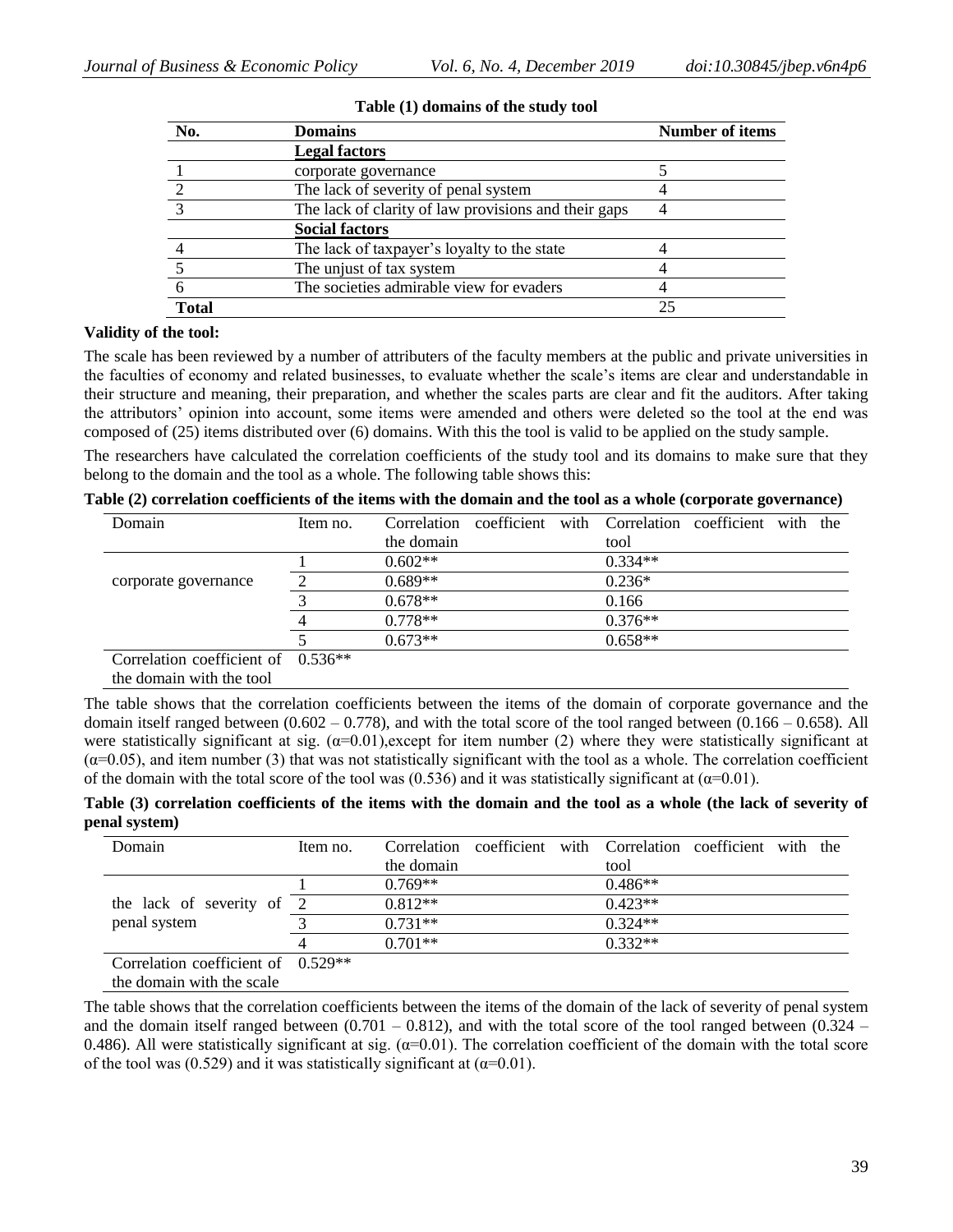| Domain                               | Item no.       | Correlation |  | coefficient with Correlation coefficient with the |  |  |
|--------------------------------------|----------------|-------------|--|---------------------------------------------------|--|--|
|                                      |                | the domain  |  | tool                                              |  |  |
|                                      |                | $0.804**$   |  | $0.586**$                                         |  |  |
| the lack of clarity of law           | $\overline{2}$ | $0.877**$   |  | $0.726**$                                         |  |  |
| provisions and their gaps            | $\mathcal{R}$  | $0.910**$   |  | $0.587**$                                         |  |  |
|                                      |                | $0.869**$   |  | $0.690**$                                         |  |  |
| Correlation coefficient of $0.744**$ |                |             |  |                                                   |  |  |
| the domain with the scale            |                |             |  |                                                   |  |  |

**Table (4) correlation coefficients of the items with the domain and the tool as a whole (the lack of clarity of law provisions and their gaps)**

The table shows that the correlation coefficients between the items of the domain of the lack of clarity of law provisions and their gaps and the domain itself ranged between  $(0.804 - 0.910)$ , and with the total score of the tool ranged between (0.586 – 0.726). All were statistically significant at sig. (α=0.01). The correlation coefficient of the domain with the total score of the tool was (0.744) and it was statistically significant at ( $\alpha$ =0.01). From the previous tables we find that all the tool's items do highly belong to the domain from which they were derived and to the tool as a whole, this proves the validity of the internal consistency of the study's tool, except for a number of items that were not significant in their correlation with the total score of the tool, but they were kept for a number of reasons among which are: their high correlation coefficients with the sub-domain to which they belong, moreover; the high correlation coefficients of the totals of sub-domains with the tool as a whole. The researchers have verified that the items that were not significant are items belonging to the domain of the study and cannot be canceled due to their practical significance in the tool.

|            |  | Table (5) correlation coefficients of the items with the domain and the tool as a whole (the taxpayer's loyalty to |  |  |  |
|------------|--|--------------------------------------------------------------------------------------------------------------------|--|--|--|
| the state) |  |                                                                                                                    |  |  |  |

| Domain                               | Item no. |            |  | Correlation coefficient with Correlation coefficient with the |  |  |
|--------------------------------------|----------|------------|--|---------------------------------------------------------------|--|--|
|                                      |          | the domain |  | tool                                                          |  |  |
|                                      |          | $0.634**$  |  | $0.475**$                                                     |  |  |
| the taxpayer's loyalty to 2          |          | $0.727**$  |  | $0.333**$                                                     |  |  |
| the state                            |          | $0.777**$  |  | $0.541**$                                                     |  |  |
|                                      |          | $0.791**$  |  | $0.545**$                                                     |  |  |
| Correlation coefficient of $0.652**$ |          |            |  |                                                               |  |  |

the domain with the tool

The table shows that the correlation coefficients between the items of the domain of the taxpayer's loyalty to the state and the domain itself ranged between  $(0.634 - 0.791)$ , and with the total score of the tool ranged between  $(0.333 - 0.791)$ 0.545). All were statistically significant at sig.  $(\alpha=0.01)$ . The correlation coefficient of the domain with the total score of the tool was (0.652) and it was statistically significant at ( $\alpha$ =0.01).

|  | Table (6) correlation coefficients of the items with the domain and the tool as a whole (the unjust of tax system) |  |  |  |  |  |  |  |  |
|--|--------------------------------------------------------------------------------------------------------------------|--|--|--|--|--|--|--|--|
|  |                                                                                                                    |  |  |  |  |  |  |  |  |

| Domain                     | Item no.              |            | Correlation coefficient with Correlation coefficient with the |
|----------------------------|-----------------------|------------|---------------------------------------------------------------|
|                            |                       | the domain | tool                                                          |
|                            |                       | $0.591**$  | $0.480**$                                                     |
| the unjust of tax system   | $\mathcal{D}_{\cdot}$ | $0.669**$  | 0.181                                                         |
|                            |                       | $0.790**$  | $0.578**$                                                     |
|                            |                       | $0.822**$  | $0.524**$                                                     |
| coefficient<br>Correlation | $0.599**$             |            |                                                               |
| of the domain with the     |                       |            |                                                               |

**tool**

The table shows that the correlation coefficients between the items of the domain of the unjust of tax system and the domain itself ranged between  $(0.591 - 0.822)$ , and with the total score of the tool ranged between  $(0.181 - 0.578)$ . All were statistically significant at sig.  $(\alpha=0.01)$ , except for item number (2) that was not significant with the tool as a whole. The correlation coefficient of the domain with the total score of the tool was (0.599) and it was statistically significant at  $(\alpha=0.01)$ .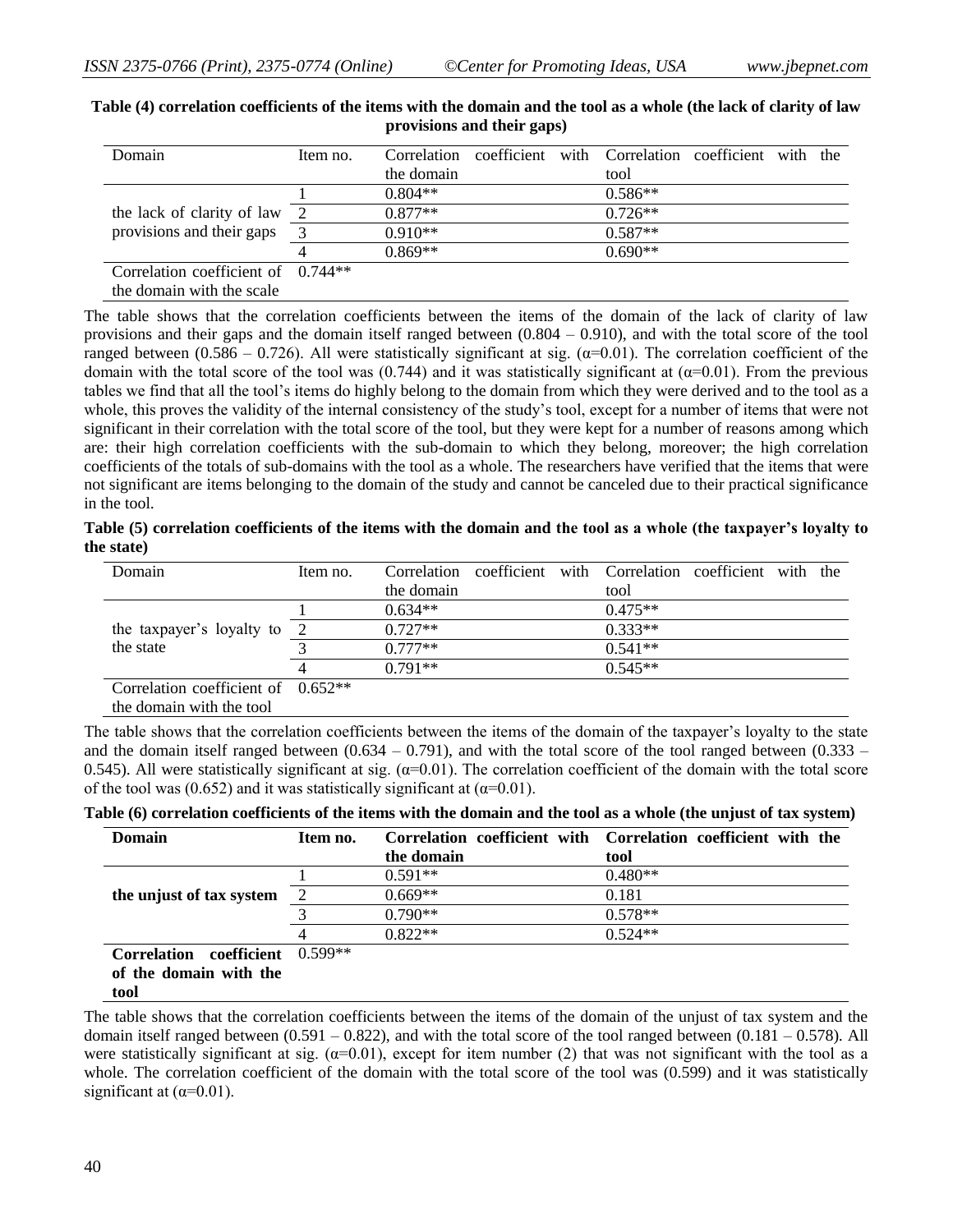| Domain                               | Item no.       |            |  | Correlation coefficient with Correlation coefficient with the |  |  |
|--------------------------------------|----------------|------------|--|---------------------------------------------------------------|--|--|
|                                      |                | the domain |  | tool                                                          |  |  |
|                                      |                | $0.913**$  |  | $0.788**$                                                     |  |  |
| the society's admirable              | $\overline{2}$ | $0.927**$  |  | $0.810**$                                                     |  |  |
| view towards evaders                 |                | $0.870**$  |  | $0.785**$                                                     |  |  |
|                                      |                | $0.581**$  |  | $0.298*$                                                      |  |  |
| Correlation coefficient of $0.822**$ |                |            |  |                                                               |  |  |
| the domain with the scale            |                |            |  |                                                               |  |  |

**Table (7) correlation coefficients of the items with the domain and the tool as a whole (the society's admirable view towards evaders)**

The table shows that the correlation coefficients between the items of the domain of the society's admirable view towards evader sand the domain itself ranged between (0.581 – 0.927), and with the total score of the tool ranged between (0.298 – 0.810). All were statistically significant at sig.  $(\alpha=0.01)$ , except for item number (4) that was statistically significant at sig.  $(\alpha=0.05)$  with the tool as a whole. The correlation coefficient of the domain with the total score of the tool was (0.822) and it was statistically significant at ( $\alpha$ =0.01).

# **Reliability of the scale**

The researchers have estimated the reliability coefficient of the items composing the current tool of the current sample composed of (70) auditor, Cronbach's Alpha coefficient value was (0.916), they also estimated the reliability coefficient applying the split half reliability approach and was corrected through Spearman Brown Formula, the value of the correlation coefficient between the two splits was (0.682) before the correction and (0.811)after the correction. The researchers also calculated the reliability coefficients of the domains of the study tool, the results were as follows:

| <b>Number</b> Domains                                      | Value of reliability<br>coefficient |
|------------------------------------------------------------|-------------------------------------|
| The weak commitment to corporate governance                | 0.714                               |
| The lack of rigidity of the penal system                   | 0.728                               |
| The lack of clarity of law provisions and the gape in them | 0.886                               |
| The lack of the taxpayer's loyalty to the state            | 0.705                               |
| The unjust of tax system                                   | 0.689                               |
| The society's admirable view towards evaders               | 0.848                               |

**Table (8) reliability coefficients of the domains of the study tool**

The table shows that all reliability coefficients of the study tool's domains were within the acceptable range for this type of humanitarian studies as the values ranged between  $(0.419 - 0.886)$ .

# **Statistical approaches**

- 1. Pearson correlation coefficient to calculate the internal consistency of the study tools.
- 2. Cronbach's Alpha and (split half) coefficient to calculate reliability coefficient of the study tool areas.
- 3. One way ANOVA
- 4. Arithmetic means, standard deviations and repetitions.
- 5. Eta squared to measure the effect.

#### **Table (9) Criterion of grading interpretation of the study tool items**

| <b>Grade range</b> | <b>Grade interpretation</b> |
|--------------------|-----------------------------|
| $1 - 1.8$          | Very low                    |
| $1.81 - 2.6$       | Low                         |
| $2.61 - 3.4$       | Medium                      |
| $3.41 - 4.2$       | High                        |
| $421 - 5$          | Very high                   |

#### **Sample selection**

The researchers have selected the sample of the study following the simple random sample method; auditors have been selected in their work places in three governorates (Irbid, Amman and Zarqa).

# **Demographic characteristics of the study sample**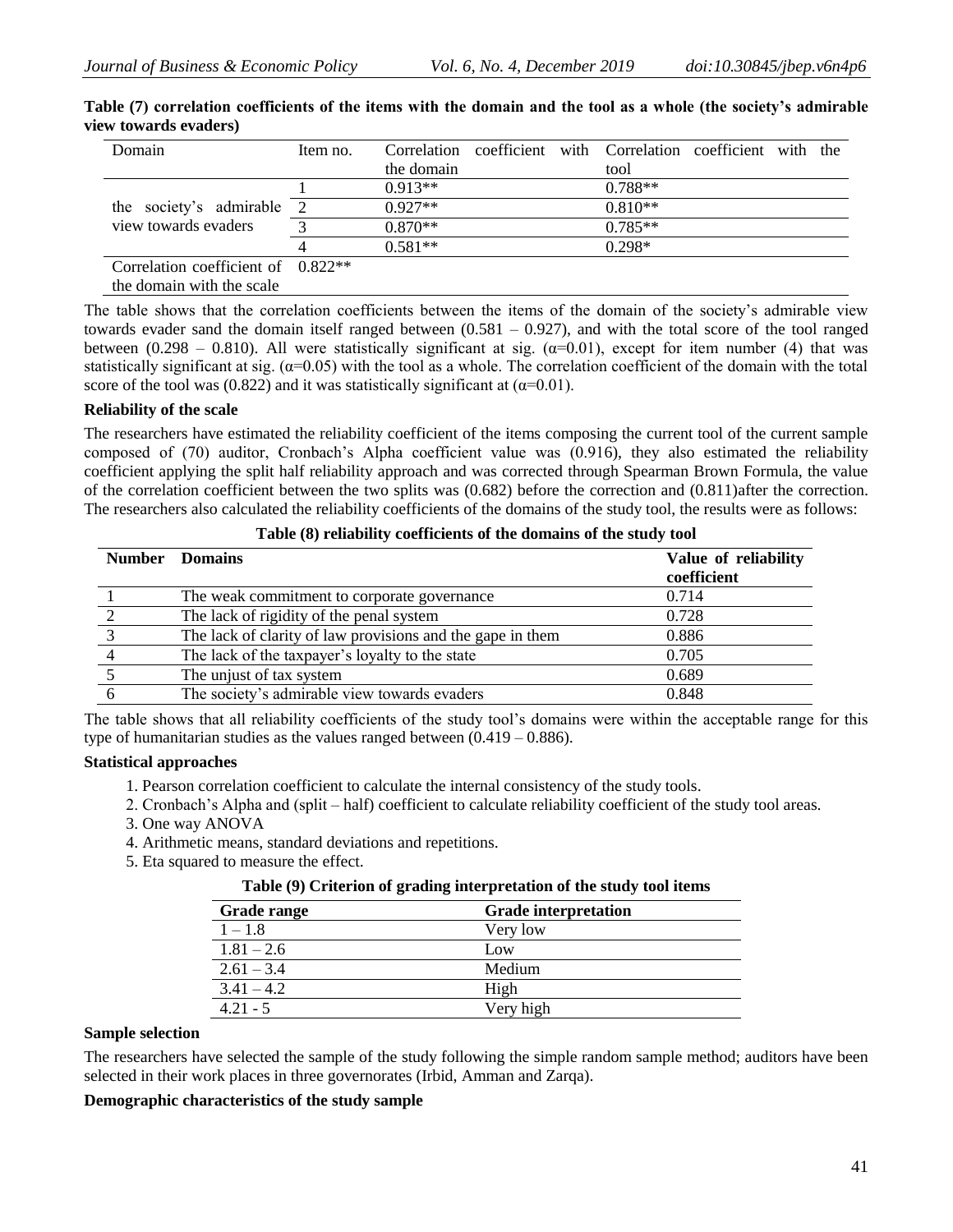The study sample included sales and income tax auditors, distributed according to the demographic variables of the study (academic qualification, experience, and specialty). This can be shown in the following table:

# **1. Academic qualification**

| <b>Academic qualification</b> | <b>Repetitions</b> | <b>Percentage</b> |
|-------------------------------|--------------------|-------------------|
| Less than a Bachelor          |                    | $0.0\%$           |
| Bachelor                      | 56                 | 80%               |
| Master                        | ۱۹                 | 17.1%             |
| PhD                           |                    | 2.9%              |
| Total                         | 70                 | 100\%             |

The table shows the distribution of the study sample's members according to the variable of the academic qualification; (56) auditors had a Bachelor degree with a percentage of (80%), (12) auditors had a master degree with a percentage of (17.1%), (2) auditors had a PhD degree with a percentage of (2.9%), and no auditor had an academic qualification that is less than a bachelor.This shows that the sample members are able to understand and answer the items of the study tool in a correct and reasonable manner.

# **2. Experience**

**Table (11) distribution of the study sample according to the variable of experience N=70**

| <b>Years of experience</b> | <b>Repetitions</b> | Percentage |
|----------------------------|--------------------|------------|
| 5 years or less            |                    | 8.57%      |
| $6 - 10$ years             |                    | $0\%$      |
| $11 - 15$ years            |                    | 28.57%     |
| 16 years or more           | 44                 | 62.86%     |
| Total                      |                    | 100\%      |

The table shows the distribution of the study sample's members according to the variable of experience; (6) auditors had an experience of less than (5) years with a percentage of (8.57%), (20) auditors had an experience of (11-15 years) with a percentage of (28.57%), and (44) auditors had and experience of (more than 16 years) with a percentage of (62.86%). This statistic shows that all the sample members enjoy the needed knowledge and ability to answer the items of the study tool.

#### **3. Specialty**

**Table (12) distribution of the study sample according to the variable of specialty N=70**

| <b>Specialty</b>              | <b>Repetitions</b> | <b>Percentage</b> |
|-------------------------------|--------------------|-------------------|
| Accounting                    | 56                 | 80.0%             |
| Business management           |                    | 5.7%              |
| Financial and Banking science |                    | 5.7%              |
| Economy                       |                    | 2.9%              |
| Others                        |                    | 5.7%              |
| Total                         | 70                 | 100.0%            |

The table shows the distribution of study sample's members according to the variable of specialty; (65) auditors were specialized in accounting with a percentage of (80%), (4) auditors were specialized in business management with a percentage of (5.7%), (4) auditors were specialized in banking and financial science with a percentage of (5.7%), (2) auditors were specialized in economy with a percentage of (2.9%), and (4) auditors were specialized in other specialties other than the ones mentioned here with a percentage of (5.7%). This statistic shows that all members of the sample have the knowledge and the ability to answer the items of the study.

# **Statistical analysis and testing hypotheses**

ANOVA test has been used to test the hypotheses of the study as follows:

**The first main hypothesis H01: there is no a statistically significant effect at sig. (α≥0.05) for the legal factors on the increase of tax evasion in Jordan.** 

To test this hypothesis, three hypotheses were derived from it:

**The first sub-hypothesis: There is no a statistically significant effect at Sig. (α≥0.05) for the lack of corporate governance on the increase of tax evasion in Jordan.**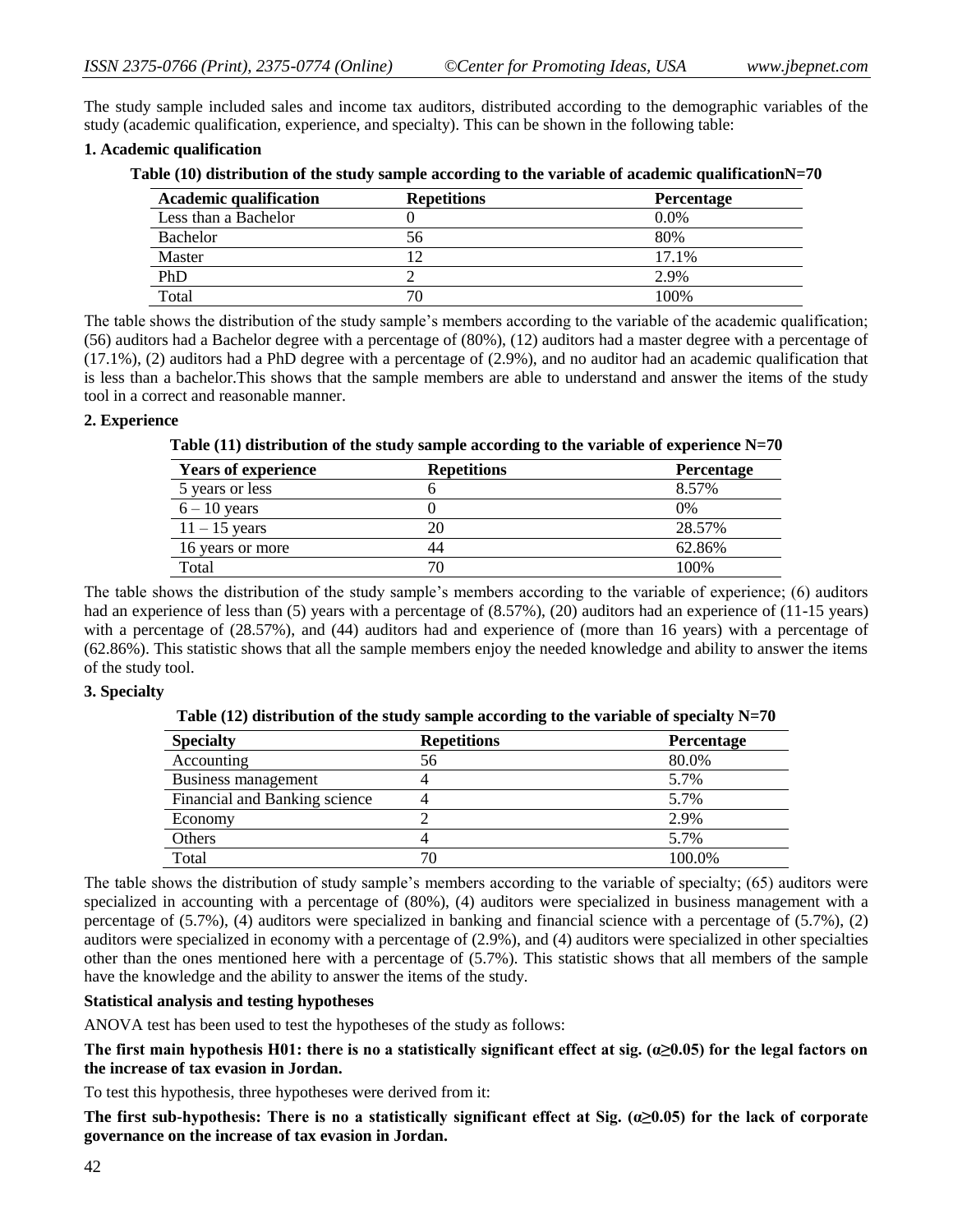| <b>Table (13) ANOVA lest for the domain of corporate governance (<math>N=70</math>)</b> |           |    |                                       |       |       |  |
|-----------------------------------------------------------------------------------------|-----------|----|---------------------------------------|-------|-------|--|
| Variance source                                                                         |           |    | Squares total DF Squares mean F value |       | Sig.  |  |
| Among groups                                                                            | 6517.669  |    | 8 814.709                             |       |       |  |
| Within the groups                                                                       | 8197.417  |    | 61 134.384                            | 6.063 | 0.000 |  |
| Total                                                                                   | 14715.086 | 69 |                                       |       |       |  |

| Table $(13)$ ANOVA test for the domain of corporate governance $(N=70)$ |  |  |  |  |  |
|-------------------------------------------------------------------------|--|--|--|--|--|
|-------------------------------------------------------------------------|--|--|--|--|--|

The table shows that there is a statistically significant effect for the lack of corporate governance on the increase of tax evasion in Jordan at sig. ( $\alpha$  > 0.05), where the calculated (F) value was (6.063) and it is higher than the tabulated (F) value at DF of (8/61) which was according to the statistical tables (2.10). Moreover, the researchers have calculated the Practical Significance by calculating eta squared  $(n^2)$  through the following formula:

Then, calculating the effect value (f) through the following formula:

Based on this, the calculated (f) value is (0.89); this result according to Cohen criteria is interpreted as big. As the effect size is considered small when ( $0 \le f \le 0.24$ ), medium when ( $0.25 \le f \le 0.39$ ), and big when ( $0.40 \le f \le 1$ ) (Al-Sharifen, 2017). The researchers have also calculated the arithmetic means and standard deviations of the items of the domain of the lack of corporate governance to identify the level of its effect on the increase of tax evasion rates in Jordan. The results were as follows:

|  |  | Table (14) arithmetic means and standard deviations of the domain of corporate governance |
|--|--|-------------------------------------------------------------------------------------------|
|--|--|-------------------------------------------------------------------------------------------|

| <b>Item</b>                                                            | <b>Arithmetic</b> | <b>Standard</b> | <b>Degree</b>  |
|------------------------------------------------------------------------|-------------------|-----------------|----------------|
|                                                                        | mean              | deviation       | interpretation |
| to disclose international accounting information<br>failure<br>The     | 4.25              | 0.60            | Very high      |
| increases tax evasion                                                  |                   |                 |                |
| The lack of an effective and efficient structure helps to increase     | 4.20              | 0.58            | High           |
| corporate tax evasion                                                  |                   |                 |                |
| Failure to disclose the Company's objectives in the annual reports,    | 3.88              | 0.57            | High           |
| the significant risks and the shareholders' rights increases tax       |                   |                 |                |
| evasion                                                                |                   |                 |                |
| The shareholders non-participation take effective and important        | 3.74              | 0.77            | High           |
| decisions related to the fundamental changes in the company helps      |                   |                 |                |
| to increase the cases of tax evasion                                   |                   |                 |                |
| Not respecting the rights of stakeholders in accordance with the rules | 3.77              | .720            | High           |
| of corporate governance contributes to the increase of tax evasion     |                   |                 |                |
| Total                                                                  | 3.96              | 0.64            | High           |

The previous table shows that "The failure to disclose international accounting information"has a very high impact on the increase of tax evasion in Jordan for the domain of corporate governance, as this item had the highest arithmetic mean of (4.25) and a standard deviation of (0.60), whereas the rest of the items were of high effect on the increase of tax evasion in Jordan with an arithmetic means ranging between  $(3.77 - 4.20)$ .

# **The second sub-hypothesis: There is no a statistically significant effect at Sig. (α≥0.05) for the level of rigidity of the penal system applicable in income tax law on the increase of tax evasion in Jordan.**

To test this hypothesis, the researchers applied one-way ANOVA test, the following table shows this:

**Table 15 ANOVA test for the domain of the lack of rigidity of penal system applied in income tax law (N=70)**

| Variance source   | Squares total | DF | Squares mean | F value | Sig.  |
|-------------------|---------------|----|--------------|---------|-------|
| Among groups      | 6086.63       |    | 760.829      |         |       |
| Within the groups | 8628.455      |    | 141.450      | 5.379   | 0.000 |
| Total             | 14715.086     | 69 |              |         |       |

The table shows that there is a statistically significant effect for the lack of rigidity of penal system applied in income tax law on the increase of tax evasion in Jordan at sig. ( $\alpha \ge 0.05$ ), where the calculated (F) value was (5.379) and it is higher than the tabulated (F) value at DF of  $(8/61)$  which was according to the statistical tables (2.10).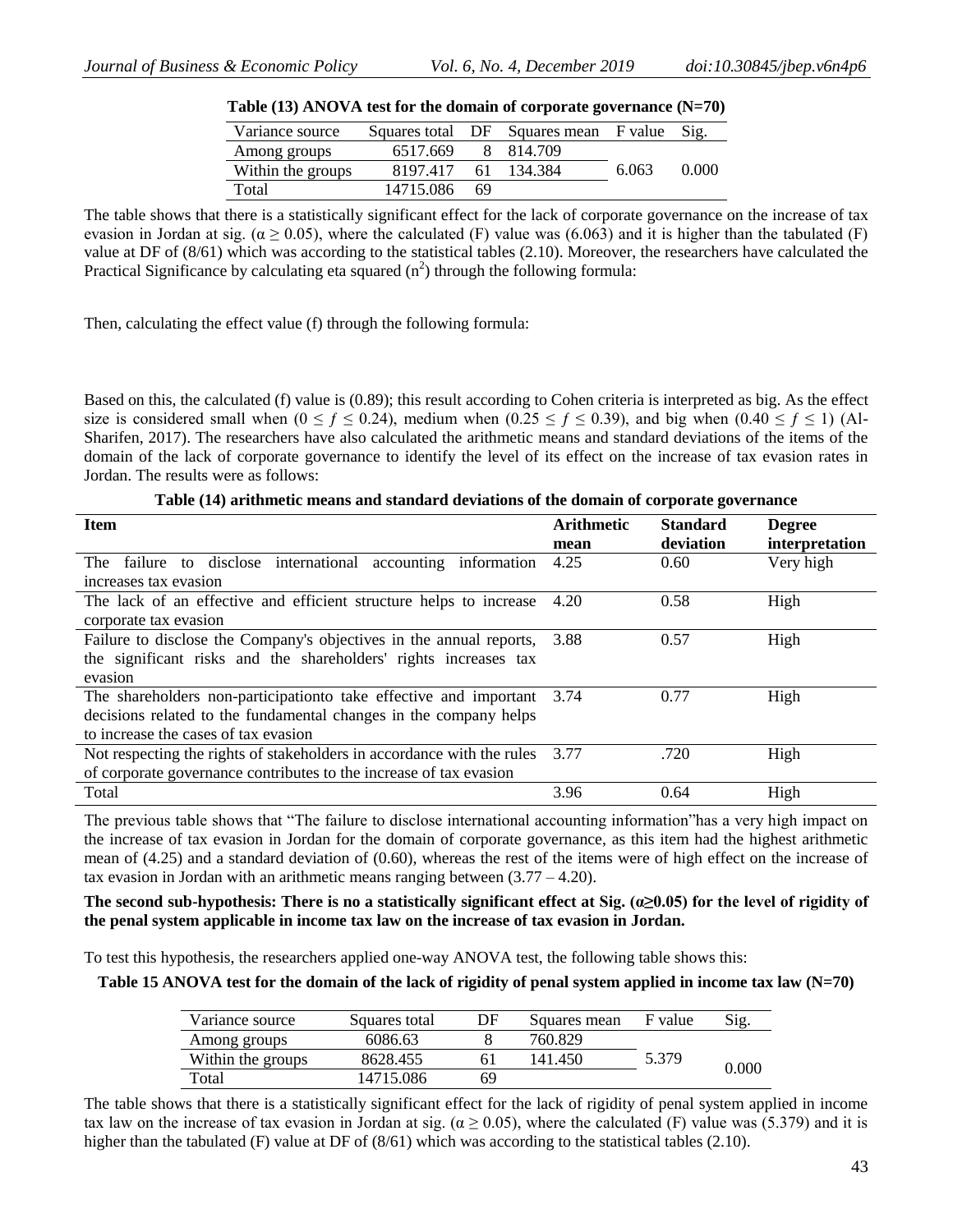Moreover, the researchers have calculated the Practical Significance by calculating eta squared  $(n^2)$  and the effect value (f) which was (0.83), this result according to Cohen criteria is considered as high. The researchers have also calculated the arithmetic means and standard deviations of the items of the domain of the lack of rigidity of penal system applied in income tax law to identify the level of its effect on the increase of tax evasion rates in Jordan. The results were as follows:

| Table (16) arithmetic means and standard deviations for the domain of the lack of rigidity of penal system |
|------------------------------------------------------------------------------------------------------------|
| applied in income tax law                                                                                  |

| <b>Item</b>                                                                                                                                                          | <b>Arithmetic</b><br>mean | <b>Standard</b><br>deviation | <b>Degree</b><br>interpre<br>tation |
|----------------------------------------------------------------------------------------------------------------------------------------------------------------------|---------------------------|------------------------------|-------------------------------------|
| The weak penalty regarding fines imposed on evaders helps to 4.17<br>reinforce tax evasion cases.                                                                    |                           | 0.85                         | high                                |
| Replacing prison sentences and arrests with money and fines makes<br>evaders careless, the matter that increases tax evasion.                                        | 3.97                      | 0.70                         | High                                |
| Evaders balance between the benefit (saving) they gain from 3.97<br>evasion and the penalties. If this achieves a sort of saving, it would<br>encourage tax evasion. |                           | 0.70                         | High                                |
| Deactivating the penal system of tax evasion increases tax evasion                                                                                                   | 4.17                      | 0.44                         | High                                |
| Total                                                                                                                                                                | 4.07                      | 0.67                         | High                                |

The previous table shows that "The weak penalty regarding fines imposed on evaders helps to reinforce tax evasion cases" and "Deactivating the penal system of tax evasion increases tax evasion" have a high impact on the increase of tax evasion in Jordan for the domain of the lack of rigidity of penal system applied in income tax law, as these items had the highest arithmetic mean of (4.17) and a standard deviation of (0.44), whereas the rest of the items were also of high effect on the increase of tax evasion in Jordan with an arithmetic mean of (3.97) and a high total of (4.07).

The third sub-hypothesis: There is no a statistically significant effect at Sig. ( $\alpha \ge 0.05$ ) for the lack of clarity of the provisions of Tax Law and the gaps therein on the increase of tax evasion in Jordan. To test this hypothesis, the researchers applied one-way ANOVA test, the following table shows this:

**Table (17) ANOVA test for the domain of the lack of clarity of law provisions and the gaps therein (N=70)**

| Variance source            |           |     | Squares sum DF Squares mean F value Sig. |      |       |
|----------------------------|-----------|-----|------------------------------------------|------|-------|
| Among groups               | 5652.686  |     | 12 471.057                               |      |       |
| Within the groups 9062.400 |           |     | 158.989                                  | 2.96 | 0.000 |
| Total                      | 14715.086 | -69 |                                          |      |       |

The table shows that there is a statistically significant effect for the lack of rigidity of penal system applied in income tax law on the increase of tax evasion in Jordan at sig. ( $\alpha \ge 0.05$ ), where the calculated (F) value was (2.96) and it is higher than the tabulated (F) value at DF of (12/57) which was according to the statistical tables (1.92). Moreover, the researchers have calculated the Practical Significance by calculating eta squared  $(n^2)$  and the effect value (f) which was (0.79), this result according to Cohen criteria is considered as high. The researchers have also calculated the arithmetic means and standard deviations of the items of the domain of the weak prevailing economic situation in Jordan to identify the level of its effect on the increase of tax evasion rates in Jordan. The results were as follows: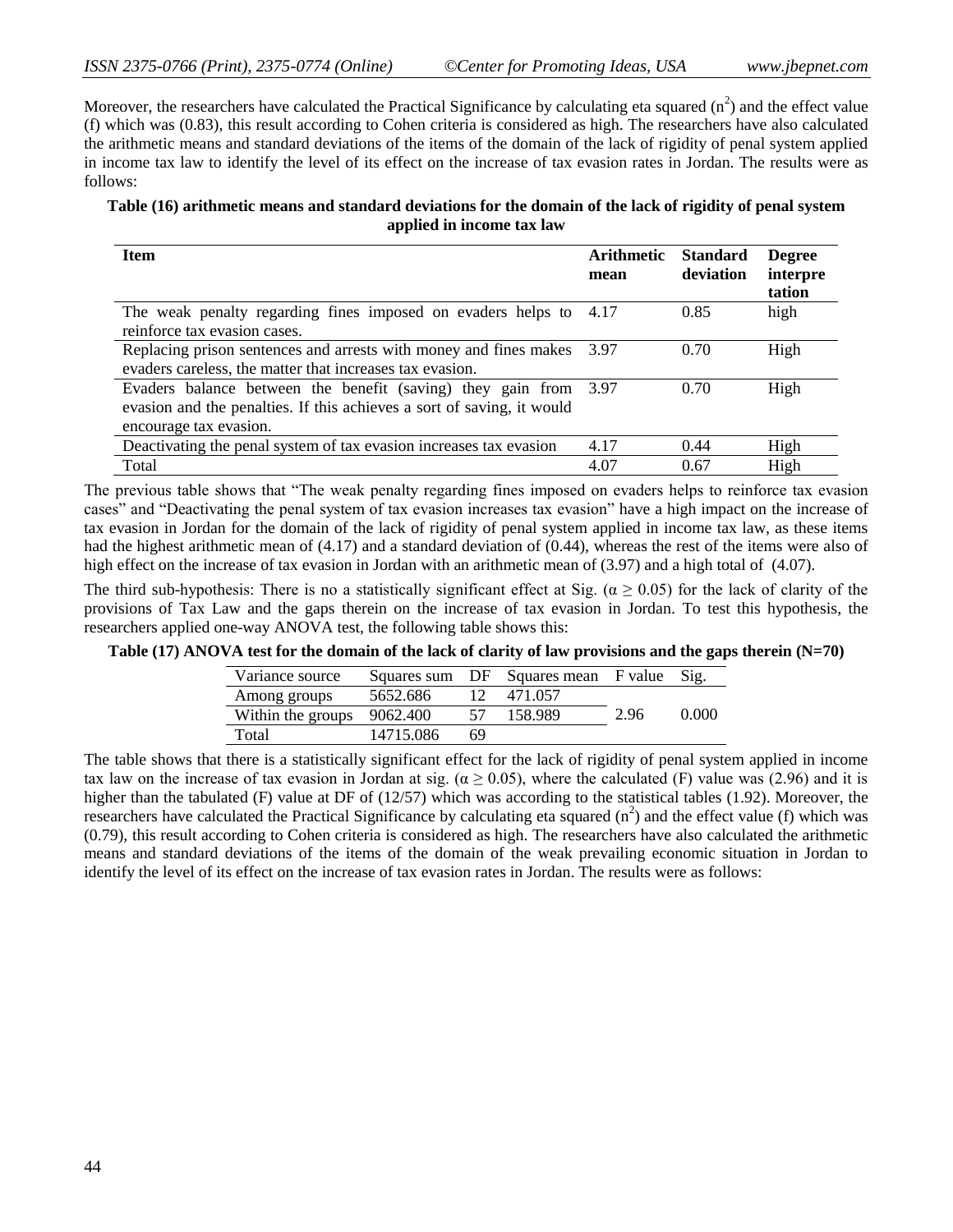| Item                                                                                                                                                                                                                                      | Arithmetic<br>mean | <b>Standard</b><br>deviation | Degree<br>interpretation |
|-------------------------------------------------------------------------------------------------------------------------------------------------------------------------------------------------------------------------------------------|--------------------|------------------------------|--------------------------|
| The lack of clarity of a law text and the possibility of interpreting<br>the text in several interpretations encourage the increase of tax<br>evasion cases.                                                                              | 3.71               | 0.91                         | High                     |
| Instructions emanating from laws that are interpreted differently<br>from one employee to another help to increase tax evasion cases                                                                                                      | 3.91               | 0.84                         | High                     |
| The inability of tax employee to take a decision regarding a<br>taxpayer du to not understanding the law text leads to increase tax<br>evasion.                                                                                           | 3.54               | 1.05                         | High                     |
| Taxpayers hanging on to some interpretations that are in heir favor 3.62<br>a result of the unclear law texts, instructions and tax<br>as.<br>employees' wrong decisions for previous periods help in increasing<br>cases of tax evasion. |                    | 1.02                         | High                     |
| Total                                                                                                                                                                                                                                     | 3.70               | 0.96                         | High                     |

#### **Table (18) arithmetic means and standard deviations for the domain of the lack of clarity of law regulation and the gaps therein**

The previous table shows that "Instructions emanating from laws that are interpreted differently from one employee to another help to increase tax evasion cases" has a high impact on the increase of tax evasion in Jordan for the domain of the lack of clarity of law provisions and the gaps therein, as this item had the highest arithmetic mean of (3.91) and a standard deviation of (0.84), whereas the rest of the items were also of high effect on the increase of tax evasion in Jordan with an arithmetic means ranging between  $(3.62 - 3.71)$  and with a high total of  $(3.70)$ .

#### **Testing the first main hypothesis H01: there is no a statistically significant effect at sig. (α≥0.05) for the legal factors on the increase of tax evasion in Jordan**

To test this hypothesis and identify the value of the effect resulted from previously tested factors on the increase of tax evasion in Jordan; the researchers have calculated the arithmetic means and standard deviations for each domain of the study tool domains and for the tool as a whole. The results were as follows:

#### **Table (19) arithmetic means and standard deviations for the study tool domains and the tool as a whole (N=70)**

| <b>Domain</b>                                                     | <b>Arithmetic</b> | <b>Standard</b> | <b>Result</b>  |
|-------------------------------------------------------------------|-------------------|-----------------|----------------|
|                                                                   | mean              | deviation       | interpretation |
| corporate governance                                              | 3.96              | 0.65            | High           |
| The lack of rigidity of penal system                              | 4.07              | 0.67            | High           |
| The lack of clarity of law provisions and the gaps therein $3.70$ |                   | 0.96            | High           |
| Total sum of the tool                                             | 3.91              | 0.76            | High           |

From the previous table we see that the increase in the lack of rigidity of penal system has had the highest arithmetic mean of (4.07) and a standard deviation of (0.67) for affecting the increase of tax evasion in Jordan. We also notice that all legal factors that have been mentioned affect the increase of tax evasion in Jordan on high estimations and high general mean.

The second main hypothesis H02: There is no a statistically significant effect for the social factors at sig. ( $\alpha \ge 0.05$ ) on the increase of tax evasion in Jordan. To test this hypothesis, three sub-hypotheses have been derived from it a follows: The first sub-hypothesis: There is no a statistically significant effect at Sig. ( $\alpha$  >0.05) for the lack of the taxpayer's loyalty to the state on the increase of tax evasion in Jordan.

To test this hypothesis, the researchers applied ANOVA analysis, the following table shows this:

**Table (20) ANOVA test for the domain of the lack of the taxpayer's loyalty (N=70)**

| Variance source   |           |     | Squares sum DF Squares mean F value |       | Sig.  |
|-------------------|-----------|-----|-------------------------------------|-------|-------|
| Among groups      | 6715.908  |     | 6 1119.318                          |       |       |
| Within the groups | 7999.178  |     | 63 126.971                          | 8.816 | (100) |
| Total             | 14715.086 | -69 |                                     |       |       |

The table shows that there is a statistically significant effect for the lack of the taxpayer's loyalty on the increase of tax evasion in Jordan at sig. ( $\alpha \ge 0.05$ ), where the calculated (F) value was (8.816) and it is higher than the tabulated (F)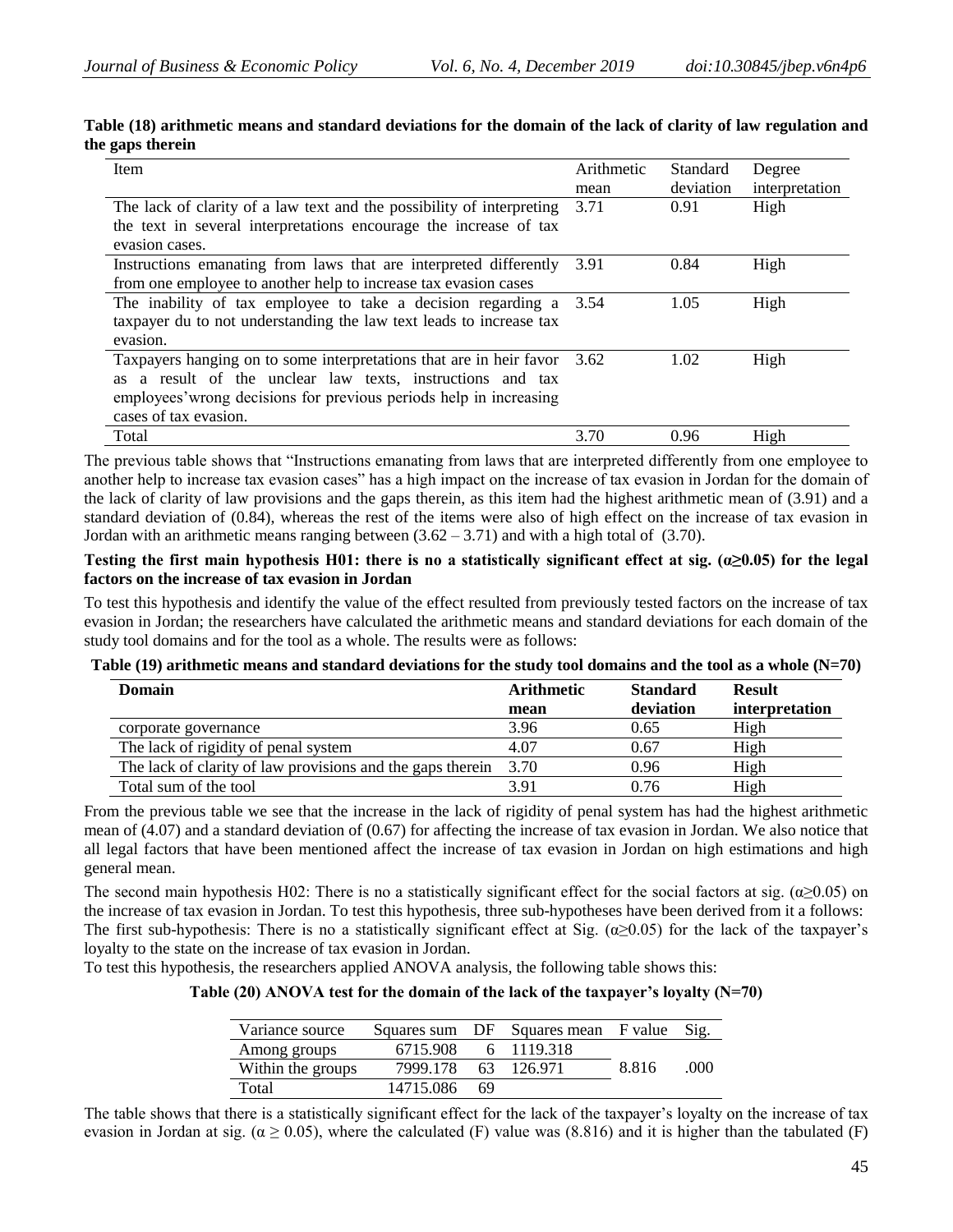value at DF of (6/63) which was according to the statistical tables (2.25). Moreover, the researchers have calculated the Practical Significance by calculating eta squared  $(n^2)$  and the effect value (f) which was (0.91), this result according to Cohen criteria is considered as high. The researchers have also calculated the arithmetic means and standard deviations of the items of the domain of the lack of taxpayer's loyalty to identify the level of its effect on the increase of tax evasion rates in Jordan. The results were as follows:

#### **Table (21) arithmetic means and standard deviations for the domain of the lack of the taxpayer's loyalty**

| <b>Item</b>                                                    | Arithmetic<br>mean | <b>Standard</b><br>deviation | <b>Degree</b><br>interpret<br>ation |
|----------------------------------------------------------------|--------------------|------------------------------|-------------------------------------|
| The lack of loyalty of the citizen or taxpayer for the state   | 4.48               | 0.55                         | Very high                           |
| helps to increase tax evasion cases                            |                    |                              |                                     |
| The citizen's frustration towards the deterioration of 4.65    |                    | 0.53                         | Very high                           |
| government services makes him evade the tax                    |                    |                              |                                     |
| The taxpayer's comparison between the services offered to 4.62 |                    | 0.54                         | Very high                           |
| him and the ones offered to taxpayers in other countries       |                    |                              |                                     |
| makes him evade taxes                                          |                    |                              |                                     |
| The taxpayer's feeling that the state has no right to impose   | 4.20               | .750                         | High                                |
| taxes increases tax evasion                                    |                    |                              |                                     |
| Total                                                          | 4.49               | 0.59                         | Very high                           |

The previous table shows that "The citizen's frustration towards the deterioration of government services makes him evade the tax" has a very high impact on the increase of tax evasion in Jordan for the domain of the lack of taxpayer's loyalty for the state, as this item has had the highest arithmetic mean of (4.65) and a standard deviation of (0.53), the same as the rest of the items that were of a very high effect on the increase of tax evasion in Jordan with arithmetic means ranging between (4.48 – 4.62), except for the item stating "The taxpayer's feeling that the state has no right to impose taxes increases tax evasion" that had an arithmetic mean of (4.20).

The second sub-hypothesis: There is no a statistically significant effect at Sig. ( $\alpha \ge 0.05$ ) for the taxpayer's feeling of the unjust of tax system on the increase of tax evasion in Jordan. To test this hypothesis, the researchers applied ANOVA analysis, the following table shows this:

**Table (22) ANOVA test for the domain of the taxpayer's feeling of the unjust of tax system (N=70)**

| Variance source Squares sum |           | DF |    | Squares |  |       | Sig. |
|-----------------------------|-----------|----|----|---------|--|-------|------|
|                             |           |    |    | mean    |  |       |      |
| Among groups                | 5986.371  |    |    | 748.296 |  |       |      |
| Within<br>the               | 8728.714  |    | 61 | 143.094 |  | 5.229 | .000 |
| groups                      |           |    |    |         |  |       |      |
| Total                       | 14715.086 |    | 69 |         |  |       |      |

The table shows that there is a statistically significant effect for the taxpayer's feeling of the unjust of tax system on the increase of tax evasion in Jordan at sig. ( $\alpha \ge 0.05$ ), where the calculated (F) value was (5.229) and it is higher than the tabulated (F) value at DF of (8/61) which was according to the statistical tables (2.10). Moreover, the researchers have calculated the Practical Significance by calculating eta squared  $(n^2)$  and the effect value (f) which was (0.82), this result according to Cohen criteria is considered as high. The researchers have also calculated the arithmetic means and standard deviations of the items of the domain of the taxpayer's feeling of the unjust of tax system to identify the level of its effect on the increase of tax evasion rates in Jordan. The results were as follows: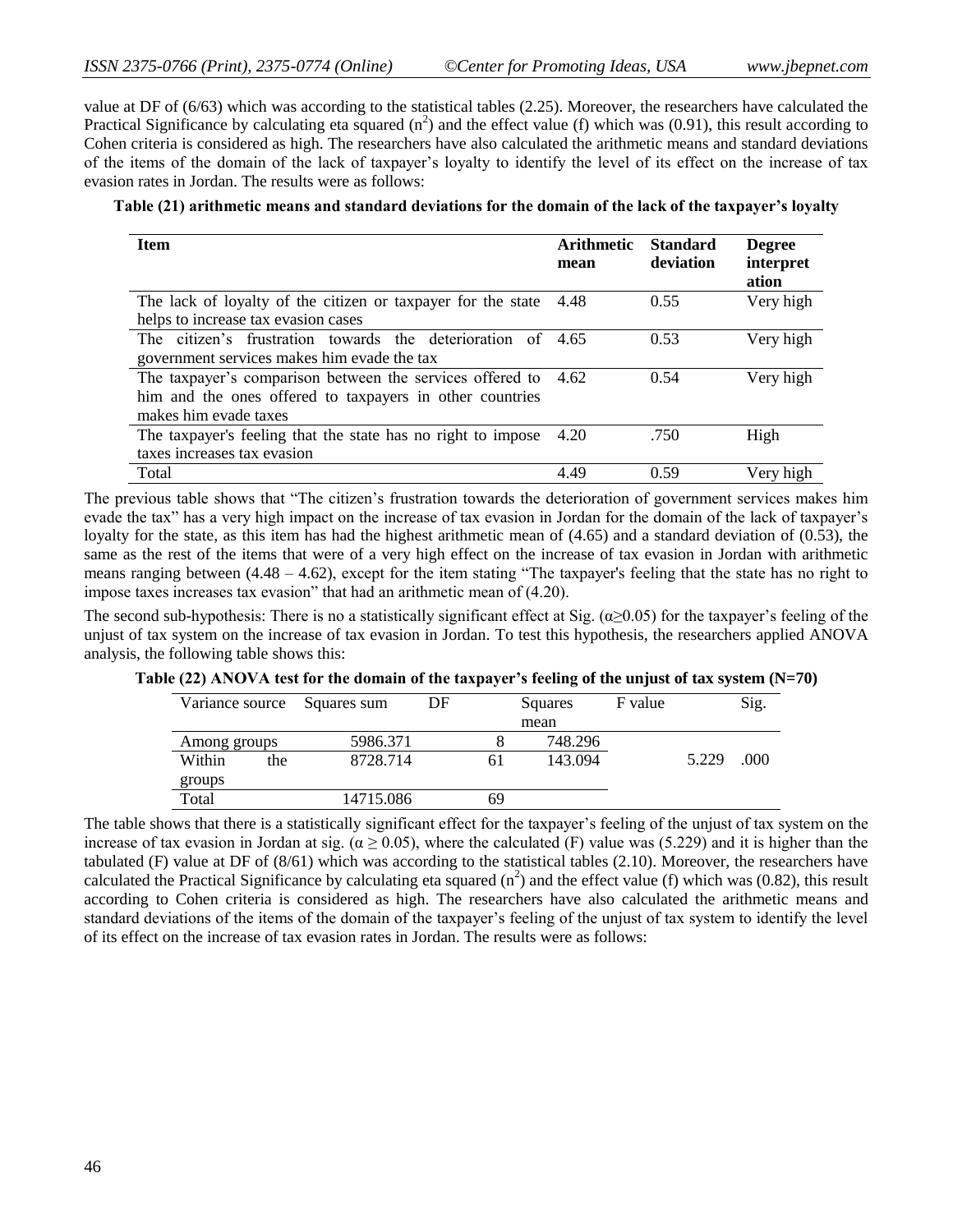| <b>Item</b>                                                    | <b>Arithmetic</b><br>mean | <b>Standard</b><br>deviation | <b>Degree</b><br>interpreta<br>tion |
|----------------------------------------------------------------|---------------------------|------------------------------|-------------------------------------|
| The taxpayer's feeling of the inequality and unfairness in the | 4.48                      | 0.50                         | Very high                           |
| distribution of tax proportions helps promote tax evasion      |                           |                              |                                     |
| There are categories of the society who are solely responsible | 4.08                      | 0.84                         | High                                |
| for paying the tax                                             |                           |                              |                                     |
| There are categories of the society that are exempt from tax   | 3.48                      | 0.91                         | High                                |
| in return for a donation to the State that does not match the  |                           |                              |                                     |
| amount of tax due. This irritates the taxpayers and increases  |                           |                              |                                     |
| tax evasion                                                    |                           |                              |                                     |
| Exemption of certain categories of the society from tax 3.77   |                           | 0.90                         | High                                |
| exclusively increases tax evasion                              |                           |                              |                                     |
| Total                                                          | 3.95                      | 0.79                         | High                                |

**Table (23) arithmetic means and standard deviations for the domain of the taxpayer's feeling of the unjust of tax system**

The previous table shows that "The taxpayer's feeling of the inequality and unfairness in the distribution of tax proportions helps promote tax evasion" has a very high impact on the increase of tax evasion in Jordan for the domain of the taxpayer's feeling of the unjust of tax system, as this item had the highest arithmetic mean of (4.48) and a standard deviation of (0.50).The rest of the items had a high effect on the increase of tax evasion in Jordan with arithmetic means ranging between  $(3.48 - 4.08)$ , and a high total as well with an arithmetic mean of  $(3.95)$ . The third sub-hypothesis: There is no a statistically significant effect at Sig.  $(\alpha \ge 0.05)$  for the society's admirable view toward tax evaders on the increase of tax evasion in Jordan. To test this hypothesis, the researchers applied ANOVA analysis, the following table shows this:

**Table (24) ANOVA test for the domain of the society's admirable view toward tax evaders (N=70)**

| Variance source   | Squares sum | DF | Squares mean F value |      | Sig. |
|-------------------|-------------|----|----------------------|------|------|
| Among groups      | 5212.491    |    | 473.862              |      |      |
| Within the groups | 9502.594    | 58 | 163.837              | 2.90 | 000  |
| Total             | 14715.086   | 69 |                      |      |      |

The table shows that there is a statistically significant effect for the society's admirable view toward tax evaders on the increase of tax evasion in Jordan at sig. ( $\alpha \ge 0.05$ ), where the calculated (F) value was (2.90) and it is higher than the tabulated (F) value at DF of (11/58) which was according to the statistical tables (1.92). Moreover, the researchers have calculated the Practical Significance by calculating eta squared  $(n^2)$  and the effect value (f) which was (0.74), this result according to Cohen criteria is considered as high. The researchers have also calculated the arithmetic means and standard deviations of the items of the domain of the weak prevailing economic situation in Jordan to identify the level of its effect on the increase of tax evasion rates in Jordan. The results were as follows:

**Table (25) arithmetic means and standard deviations for the domain of the society's admirable view toward tax evaders**

| <b>Item</b>                                                      | <b>Arithmetic</b> | <b>Standard</b> | <b>Degree</b>  |
|------------------------------------------------------------------|-------------------|-----------------|----------------|
|                                                                  | mean              | deviation       | interpretation |
| The societiy's admiration for tax evaders and considering        | 3.48              | 1.08            | High           |
| their act as a heroic action help to increase tax evasion cases. |                   |                 |                |
| The tax evader's pride of evading tax and the society's          | 3.68              | 1.01            | High           |
| attitude of not criticing such action help to increase tax       |                   |                 |                |
| evasion cases.                                                   |                   |                 |                |
| The society's culture based on encroaching on public fund        | 3.82              | 0.94            | High           |
| increases tax evasion                                            |                   |                 |                |
| The lack of knowledge of the society that tax is one of the      | 3.82              | 0.94            | High           |
| state's rights that has been provided by law and encouraged by   |                   |                 |                |
| Islam contributes to increase the admiration for tax evaders     |                   |                 |                |
| and increases tax evasion as a result                            |                   |                 |                |
| Total                                                            | 3.70              | 0.98            | High           |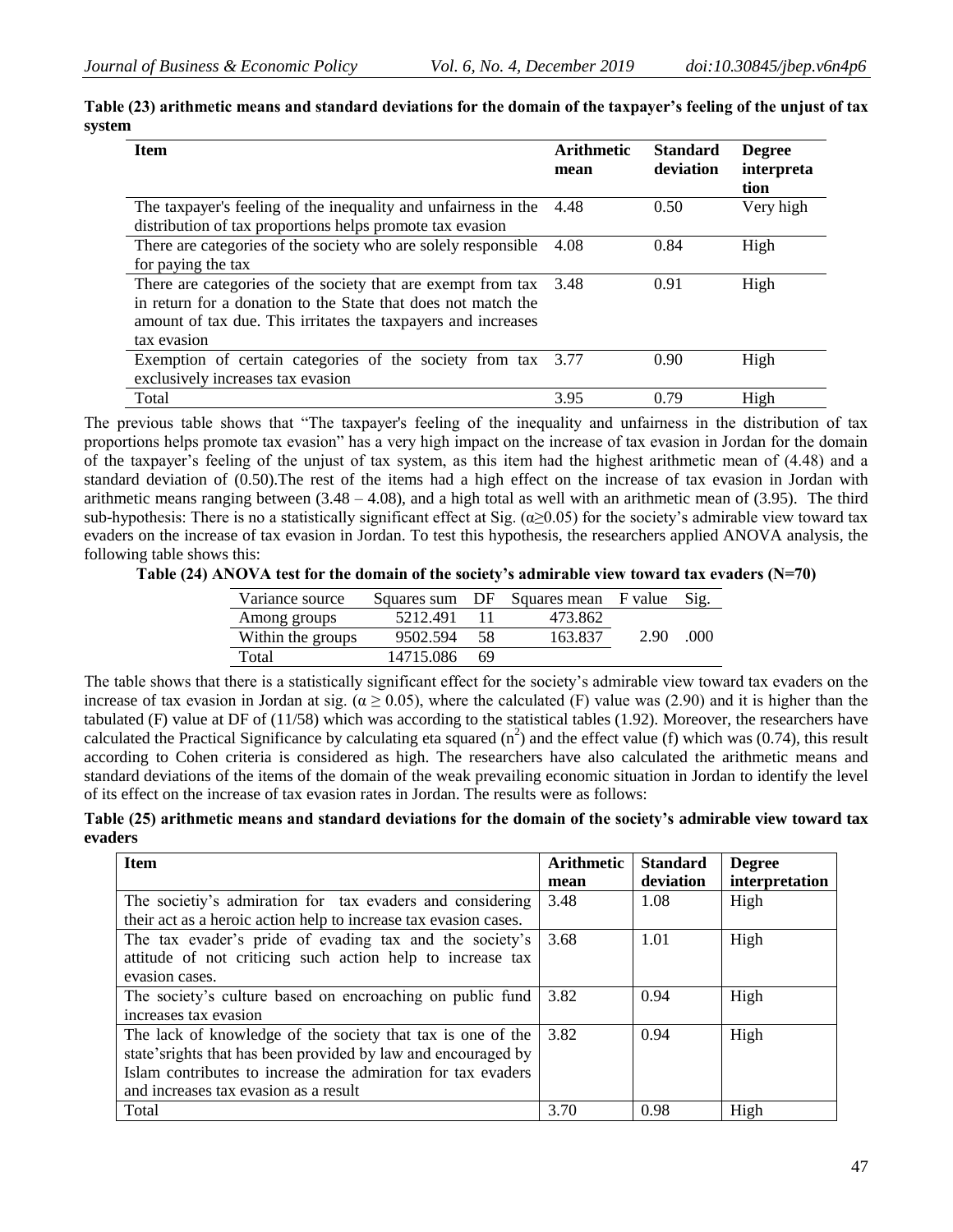The previous table shows that "The society's culture based on encroaching on public fund increases tax evasion" and "The lack of knowledge of the society that tax is one of the state's rights that has been provided by law and encouraged by Islam contributes to increase the admiration for tax evaders and increases tax evasion as a result" have a high impact on the increase of tax evasion in Jordan for the domain of the society's admiration for tax evaders, as these items had the highest arithmetic mean of (3.82) and a standard deviation of (0.94). The rest of the items had also a high effect on the increase of tax evasion in Jordan with arithmetic means ranging between  $(3.48 - 3.68)$ , and a high total as well with an arithmetic mean of (3.70).

# **Testing the second main hypothesis H02: There is no a statistically significant effect for the social factors at sig. (α≥0.05) on the increase of tax evasion in Jordan.**

To test this hypothesis and determine the value of the effect resulting from the previously tested factors on the increase of tax evasion in Jordan, the researchers have calculated the arithmetic men as and standard deviations for each domain of the study tool's domains and for the tool as a whole. The results were as follows:

#### **Table (26) the arithmetic means and standard deviations for the domains of the study tool and the tool as a whole N=70**

| Domain                                           |      | Arithmetic Standard deviation | Result         |
|--------------------------------------------------|------|-------------------------------|----------------|
|                                                  | mean |                               | interpretation |
| The lack of the txpayer's loyaty to the state    | 4.49 | 0.59                          | Very high      |
| The unjust of the tax system                     | 3.95 | 0.79                          | High           |
| The society's admirable view towards tax evaders | 3.70 |                               | $0.98$ High    |
| Tool's total                                     | 4.04 | 0.87                          | High           |

From the table we see that the lack of taxpayer's loyalty for the state had the highest arithmetic mean of (4.49) and a standard deviation of (0.59) in affecting the increase of tax evasion in Jordan. We also see that all the mentioned social factors have an impact on the increase of tax evasion in Jordan with estimates ranging between high and very high and with a general high mean.

# **Results and recommendations:**

The study reached a number of results among which:

- 1- The lack of corporate governance leads to increase tax evasion and that is has a very high effect.
- 2. The deterioration of government services and management helps to increase tax evasion cases.
- 3. There are legal and social factors that help to increase tax evasion cases, such as:
- a. The unequality and injustice in the distribution of tax proportions over taxpayers.
- b. Unactivated or weak penal system regarding the unadequate fines to deter tax evaders and replace prison sentences with fines.
- c. The society's admirable view toward evaders and the society's culture based on encroaching on public fund.
- 4. The unclarity of law texts and the gaps therein, and the lack of understanding of these tests by the tax department employees help to increase tax evasion.
- 5. The lack of the citizen's loyalty to the state, represented in the loss of trust in the government and the services it provides to citizens, has increased tax evasion cases.

# **Recommendations**

The researchers have recommended the following:

- 1. To review the current legislations, taking into consideration the economic and social situation and investment.
- 2. To obligate regular commercial companies to follow the corporate governance.
- 3. To have a lean management in the state's department especially the income tax department.
- 4. To review the provisions of penal act to suit the sector and the evaded amounts.
- 5. To issue clear instructions and interpretations attached to laws and regulations simultaneously.
- 6. To train tax officials on how to detect cases of tax evasion and appropriately motivate them to increase their interest in detecting such cases.

# *References*

Al-Rawashdeh & Al-Bawab, Hani & Atef (2018) "The Effect of corporate Governance Principles in Reducing Tax Evasion in Jordan", Anbar University Journal for Economic and Administrative Sciences, Anbar University, Iraq. Issue: 129